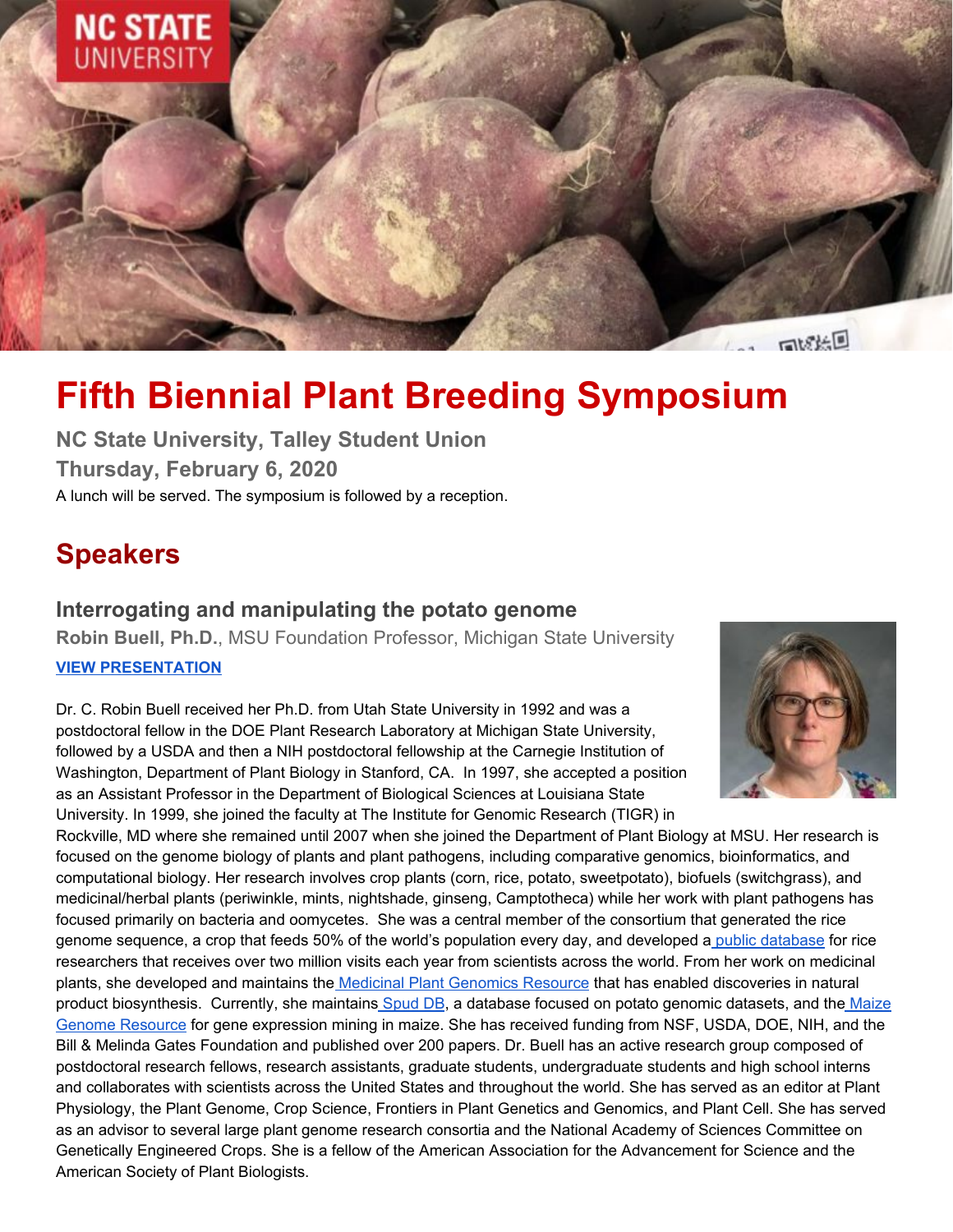#### **Design of breeding programs using genomics**

**Jack Dekkers, Ph.D.**, Professor, Iowa State University

Jack grew up in the Netherlands and received B.Sc. and M.Sc. degrees in animal science from the Wageningen Agricultural University and a Ph.D. in dairy science with a focus on animal breeding and genetics from the University of Wisconsin. From 1989 to 1997 he was on faculty at the University of Guelph, working closely with the Canadian industry on genetic improvement of dairy cattle. He moved to Iowa State University in 1997, where he currently is a C.F. Curtiss Distinguished Professor and Leader of the Animal Breeding and Genetics group. Current research focuses on the genetic basis and improvement of feed efficiency and

health in pigs and poultry and on the integration of quantitative and molecular genetics and genomics in animal breeding programs. Jack was the recipient of the J.L. Lush and Rockefeller Prentice Awards in Animal Breeding from the American Dairy Science Association and the American Society of Animal Science in 2004 and 2007.

#### **Creating a cover crop breeding network**

**Chris Reburg-Horton, Ph.D.**, Professor, NC State University

**[VIEW PRESENTATION](https://vimeo.com/389986356)**

Chris is a Professor at North Carolina State University Department of Crop and Soil Sciences. He was raised in Fairview, a small mountain community in western North Carolina. He obtained his B.S. from the University of North Carolina, his M.S. from the University of California at Davis in Agronomy and his PhD from North Carolina State University. As an agronomist with both research and extension responsibilities, he develops recommendations

for organic production of corn, soybeans and wheat. His past works include the development of reduced tillage methods for organic crops, breeding cover crops for the southern region, and greenhouse gas emissions from organic and conventional farming systems. He is past-Chair of the Organic Community with the American Society of Agronomy, state coordinator for the SARE professional development program, Past-Chair of the Southern Cover Crop Council, and serves as the Assistant Director of Research at the Center for Environmental Farming Systems in Goldsboro, N.C. His most recent work seeks to put better cover crop tools in the hand of farmers. Working with USDA breeders in hairy vetch, crimson clover, and winter peas, Chris is developing regionally adapted cover crop varieties better suited to farmer needs. His work also includes breeding allopathic cereal rye as a cover crop. As new breeding lines are developed, they will be tested on farms so that farmers can advise the researchers on which lines they prefer. In other current cover crop research, Chris works on over 40 private farms in the Eastern United States, using newly engineered soil moisture sensors to model the effects of cover crops on the surface and deep soil water availability. With his extensive research in cover crops, he is collaborating on the development of a web-based decision support tool that will provide specific information to farmers like cover crop seeding rate, economics, and nutrient and water management.

### **Short Cover Crop Research**

Chris is a Professor at North Carolina State University. His current research seeks to put better cover crop tools in the hand of farmers. Working with USDA breeders in hairy vetch, crimson clover, and winter peas, Chris is developing regionally adapted cover crop varieties better suited to farmer needs. His work also includes breeding allopathic cereal rye as a cover crop. In other cover crop research, Chris works on over 40 private farms in the Eastern United States, using newly engineered soil moisture sensors to model the effects of cover crops on the surface and deep soil water availability. With his extensive research in cover crops, he is collaborating on the development of a web-based decision support tool that will provide specific information to farmers like cover crop seeding rate, economics, and nutrient and water management. On a tour of Chris's cover crop research, you can see breeding work currently being done on NC State research stations in cereal rye for allopathic properties against weeds, and legume cover crop species- hairy vetch, crimson clover, and winter peas, as well as soil moisture sensors under cover crops grown prior to corn on private farms.